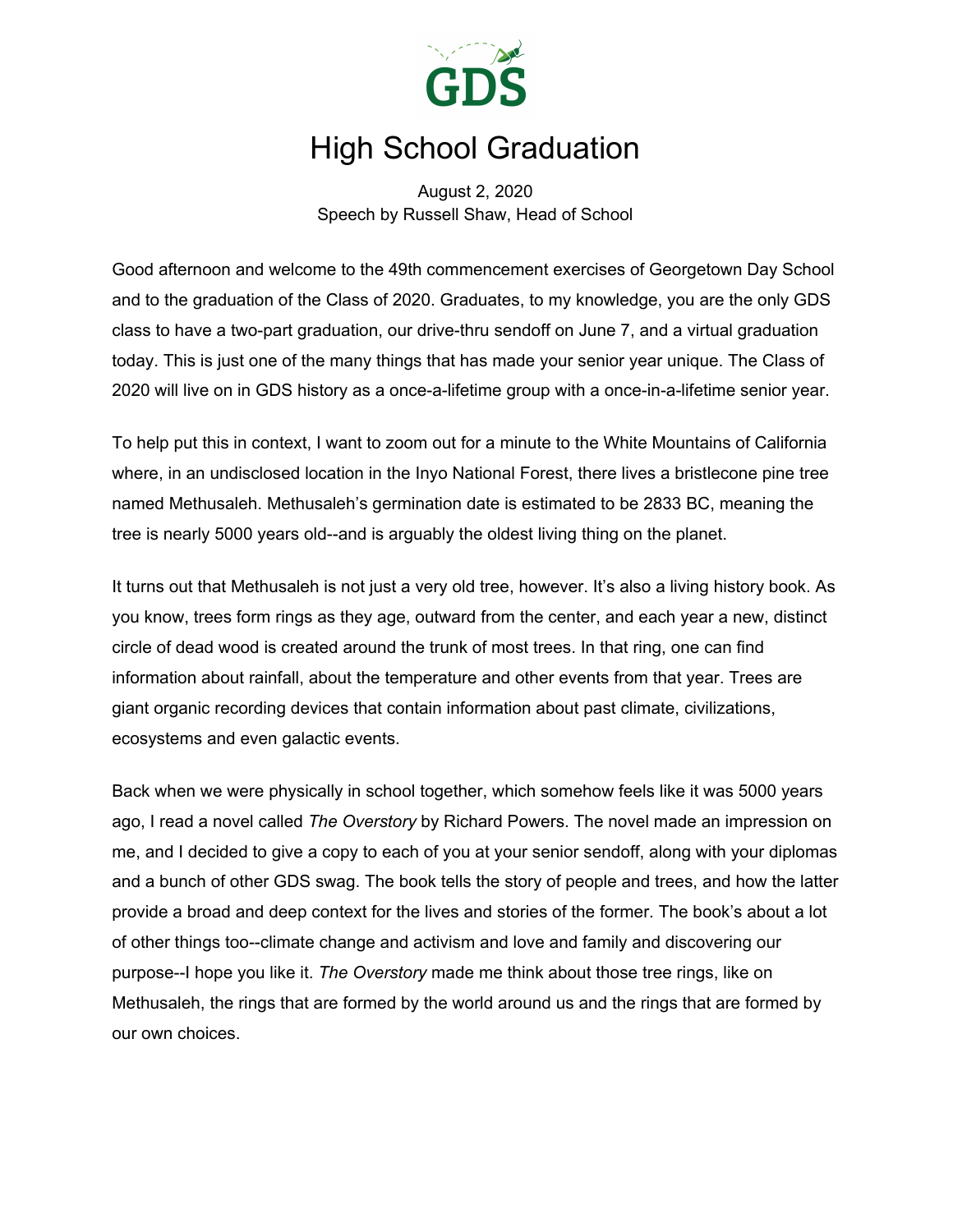So...what are some of the big rings of your lifetimes?

Well, each of you was born in the shadow of 9/11, a world-reshaping event that taught us something about fear and fundamentalism, about hatred and hope, about interconnectedness and more. There's a ring at the very center of your trunks formed powerfully by September 11th, 2001.

Your current outer ring, the one that is just under the bark, and that is coinciding with your graduation, is also being shaped by global events, in this case by two of them. Your ring for the year 2020 is being formed by a globally-defining pandemic, and by a national awakening around racial justice. Both of these phenomena remind us again of our interdependence-that Black lives must matter for any of us to be truly free and human. And that just as my health and safety is contingent on your willingness to wear a mask or wash your hands, so is my humanity powerfully connected to your ability to see me fully and my ability to see you fully.

So in this moment, seniors, you are linked to each other and to global events by both your innermost tree rings and your outermost tree rings. But of course, those aren't the only ways in which you are connected. And these aren't the only things that form your rings. They are formed, too, by your relationships, by your families, by your teachers and by each other. And they've been formed by your journeys at GDS. And so back in May I wrote to you and asked you, seniors, what you'd be taking with you from those journeys. I received far too many responses from your class to share today and I'm only able to share a brief sampling of what you wrote. So, here's some of what you shared with me.

## **Ethan Sze** writes:

I would give anything to just have one more day on campus, one more day to walk through the forum, one more day to grab lunch, one more day to be a hopper. I leave GDS very different from when I came in. GDS has taught me to believe in myself. To put faith in myself. To be confident. To be proud of who I am. I came to GDS unsure of myself, I was a short asian kid with a goofy smile. During my four years I was challenged academically but also socially. I learned how to advocate for myself, how to be a leader on and off the race course, how to manage time, and also how to ask for help. I leave GDS with the same goofy smile but also with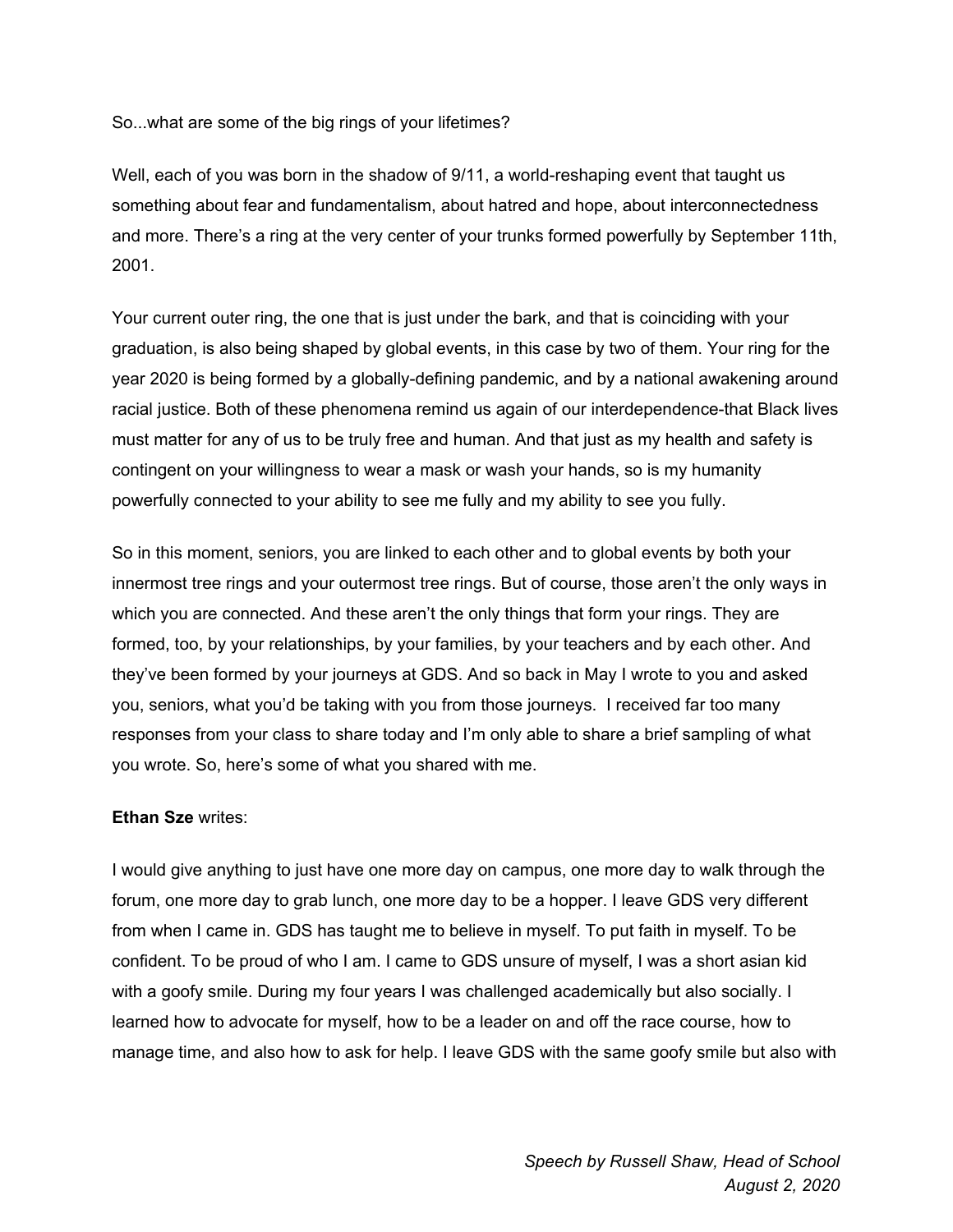a sense of purpose. A purpose to always do better, to always be better.

## **Sophie Schiff** writes:

Here's the most important lesson I learned from GDS: the world is in my hands and I have the power to make a difference. My grade has faced many hardships during our high school experience, from the Marjory Stomeman Douglas school shooting, to this horrible pandemic. But each and every time something tragic happens, GDS has taught me that I have a voice and I must use it. I believe in my generation, I really do, and GDS has empowered me to take on the challenges in the world to make it a better place for all. Thank you, GDS. (I can't wait to send my kids here)!

# **Julia Hay** writes:

I am very thankful that my parents were able to send me to a school that tries to focus on social justice because it has taught me to always be conscious of my privilege but also grateful for each opportunity I'm given. I love GDS with all my heart, but just like every institution it isn't perfect; however GDS gave me a push in the right direction. I think what I will take most from GDS is the spirit of never settling for just good enough. Of course I mean this in the context of school work as I will always try my hardest, but I really mean this most when it comes to making change in society. Through my classmates and my teachers, I have learned that it is not enough to say you want change and call yourself an activist. You must be willing to take action in order to create change. It is not simply enough to be the first integrated school in DC, you also need to make sure your curriculum is inclusive and that you're striving to be an anti-racist institution. In the same way GDS is striving to be that type of institution, I have learned to strive to become a more intersectional activist who puts actions behind my words.

## **Berret Yuffee** writes:

From GDS I will take myself, for at GDS I became myself. The very air of the place shared and circling through students, teachers, hallways, and classrooms fostered my growth from the undefined, untrusting, "undeserving" child I saw myself to be, into the impassioned, strong yet open-minded, capable, valuable person I saw in the mirror as I drove through the senior send-off in June. GDS teachers do not merely teach their subjects; they teach how to learn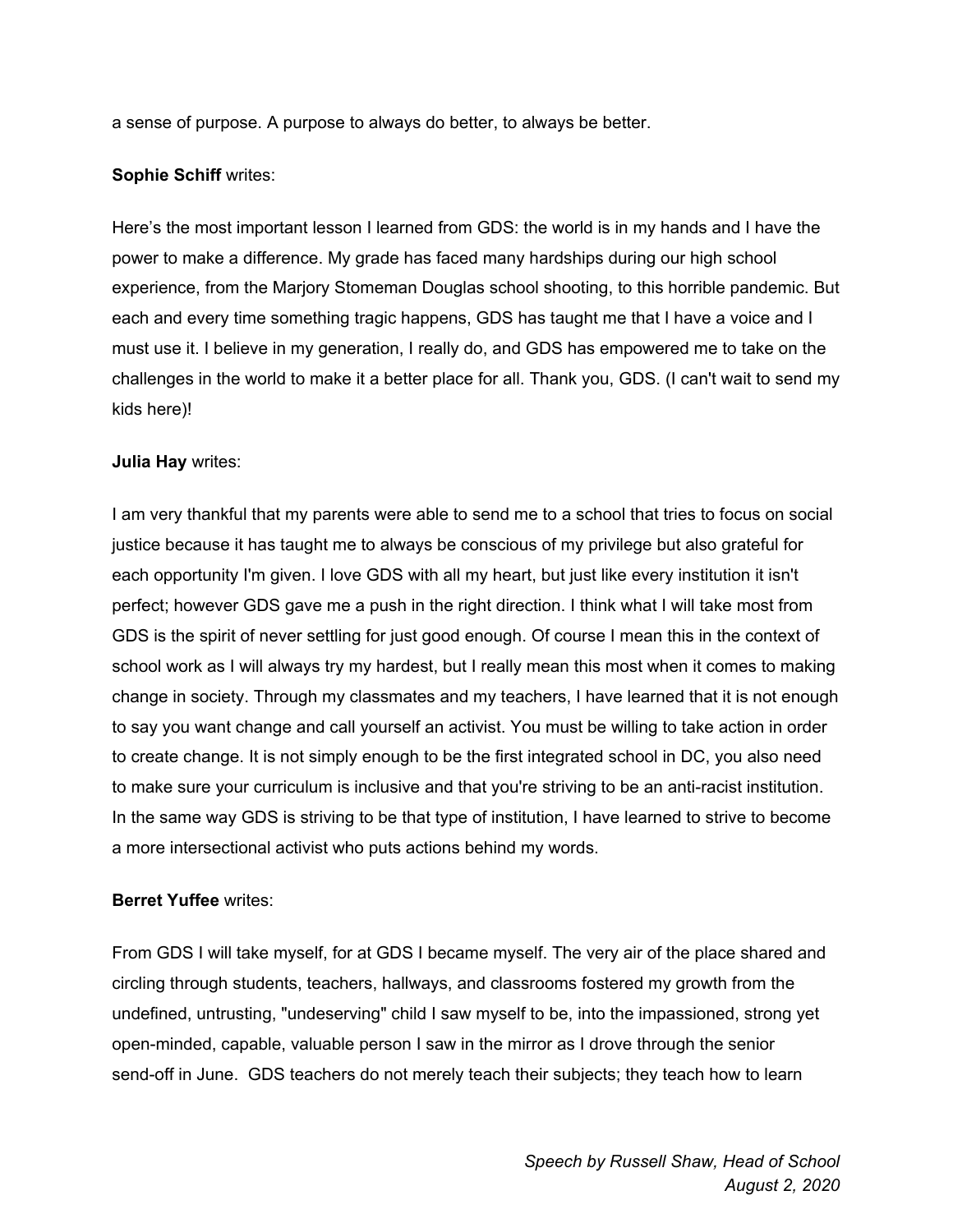outside of their class using the world as a classroom, how to keep learning past the short timeframe of their instruction, and how each class is an opportunity to learn about your own capabilities, passions, and value to an ecosystem beyond yourself. Each friend I made throughout my 9 years at the school taught me lessons of living and loving, and their "class" was their friendship, each of which presents a different way to see the world and one's place in it. Though I will miss these wonderful teachers and friends, such was the nature of their lessons that I am not leaving much behind. Every lesson, memory, and friendship is coming with me in the fabric of my body and mind, and when I make my mark on a world larger than my current one, however big or small that mark will be, GDS will be there too.

## **Nyah Mays** writes:

Being at GDS for 14 years has shaped me into the person I am today. I have found a new love of learning and a voice to have unforgettable conversations. I will never forget the community that has stood by me and supported me. We have had our issues as any great institution will have from time to time. But unlike other places, we always rise above. We know each other's strengths and flaws, helping us to build off each other and make each one of us stronger. I would have never become the strong and independent person I am today without the help and support of my friends and peers. I would not be as optimistic during this time if it was not for the GDS community. GDS will be a second home to me for the rest of my life.

#### **Lila Brown** writes:

I have learned the importance of activism for and with people who are different from me. GDS has taught me the strength in a diverse group coming together to fight against injustice. I will always use my voice to push for positive change in the world. From attending walkouts for gun-control during a school day to learning the history of the gay liberation movement in Julie Stein's class, at GDS I have learned the essence of what it means to be an advocate. Being an advocate and a good global citizen is, more than anything, about paying attention and speaking up. GDS has given me the ability to use my voice to advocate for what I care about.

#### **Isaiah Schuham-Anders** writes:

I will take the ability to create safe spaces for people in order for them to talk about sensitive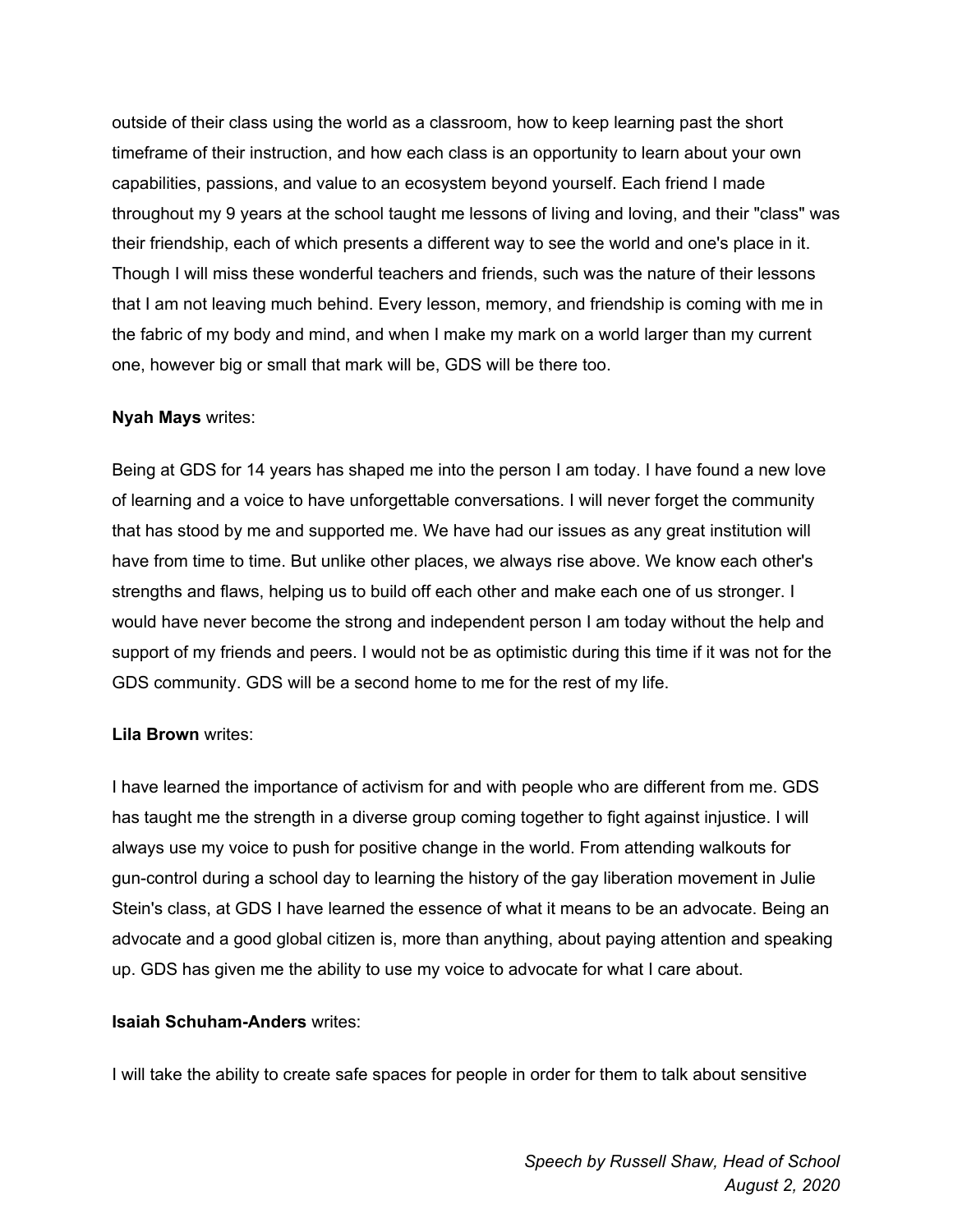issues. By creating those spaces it will allow me to find those in whom I can trust so that they and I will not feel alone.

# **Sasha Freedman** writes:

From my GDS education, I've gained core values that I will take with me for the rest of my life - to prize curiosity, to always respect and see the dignity in others, to advocate for myself, to love learning, and to be supportive of my peers. The person that I am today was fundamentally shaped by GDS and the school's morals, and I feel so lucky to have had the chance to be educated here. Most of all, I will carry forever the love and support I have received from my teachers, who have been the backbone of my school experience.

# **Sami Jinich** writes:

I will take with me a sense of purpose that has driven me throughout high school and that will continue to drive me for the rest of my life to make this world a better place by helping to amplify the voices of people from all over the world and from different cultures and backgrounds.

## **Talia Rodriguez** writes:

While I don't think GDS explicitly taught me how to bear the emotions of having a pandemic end my senior year, I do believe it has taught me to think beyond that. To understand that I have a duty to heal the world that is going to be much more broken than I thought it would be a couple of months ago. And to understand you can't ever fully say goodbye to a place, a community, that is part of your being.

I am so deeply lucky to have been able to attend GDS, and I know what I have learned from it and what I bring with me for the rest of my life will serve me and my future communities well.

## **Noelle Sanderson** writes:

When I first arrived at GDS, I remember having a tough time with the initial transition because I was accustomed to being shown one method in the classroom. I was struck by the many different approaches that were shown to me at GDS, and was pushed by my amazing teachers to venture out of my comfort zone to find what worked best for me. Although this was a part of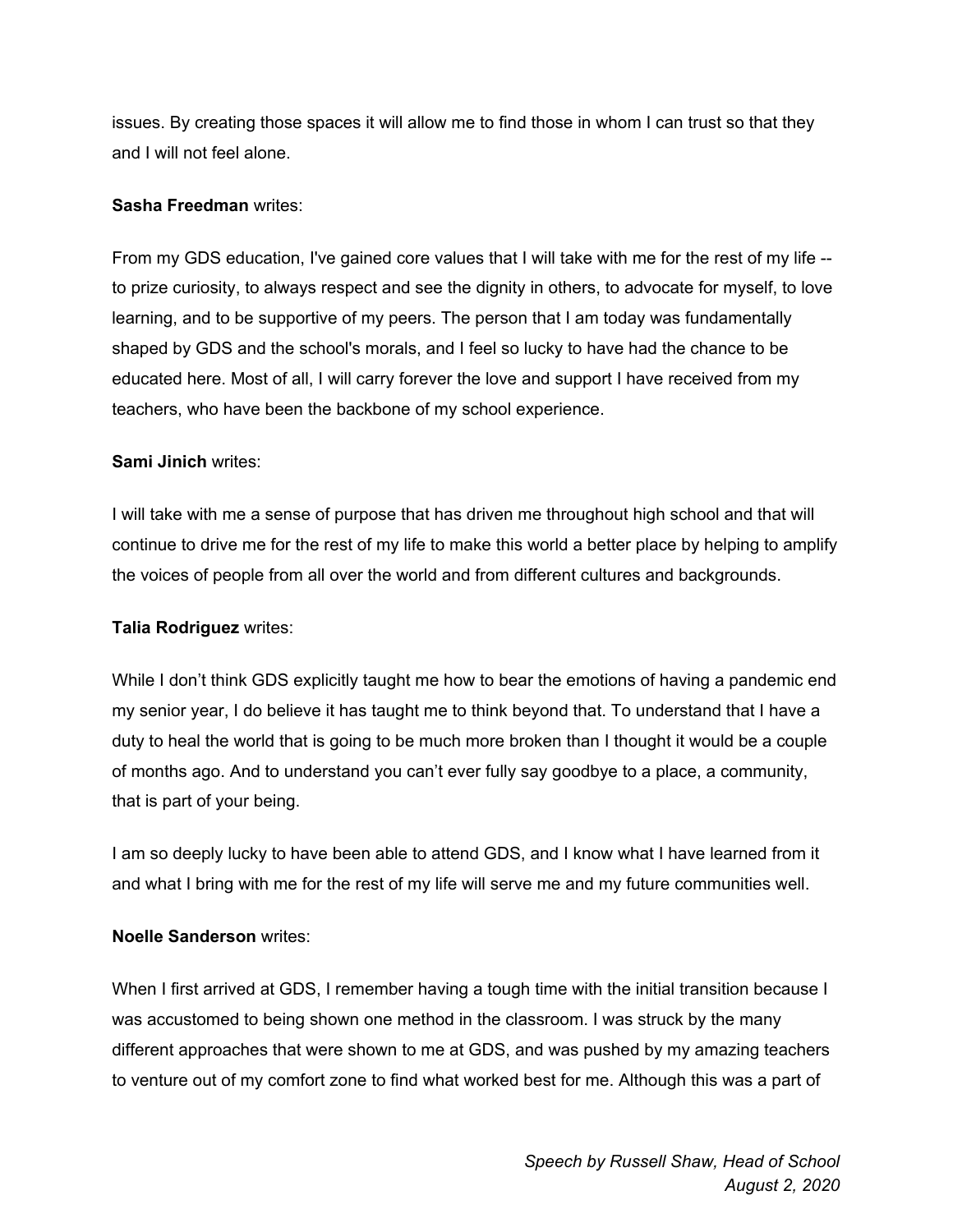the classroom environment, I easily applied this school of thought to issues beyond the classroom. As a woman of color, I, and others who look like me, face many injustices that require many different courses of action. I have been instilled with the power of self-advocacy, learning the importance of fighting for what is right, which is something I do not think I would have acquired in the same way had I not been fortunate enough to call myself a member of this community.

Whether it's starting a support group, marching to Pennsylvania Avenue, or anything in between, I have learned how to answer a call to action. Whether I am personally affected by an issue or not, I leave GDS with the ability to listen, understand, and strategize a plan to move forward. Throughout my years at GDS, I have looked within myself to reflect and deeply consider actions and solutions, which I have been able to apply in both my personal and academic life. I cherish my ability to think critically about the world that surrounds me, and truly do not think I would be the person I am today without being able to call this community my home.

Class of 2020, you are still fairly young trees, with lots more rings to come as you live your life's journeys. And yet again and again, seniors, I hear you saying that you will not settle for being shaped by those forces that are bigger than you, be they climate change or systemic racism or a global pandemic. You are committed to acting on those forces however you can, so that the rings that eventually emerge in your lives and the lives of those around you and those who come after you will be shaped by you. That you'll help to build a world that is more just, more inclusive, more equitable, more sustainable. You'll ensure that there's a world in which Black lives Do matter, and in which trees won't just be things that people read about in books. And that's our biggest hope for you.

You'll bear with me, seniors, for extending this metaphor. We've been out of school for a couple of months, and out of our in-person classrooms for nearly half a year. And so I'm sure you're all starved for metaphors. We know that trees don't grow by themselves, they grow in groves as part of an ecosystem. You've been part of this fertile grove for years now, and as you head into new environments, we hope that some of your roots will always remain here. We hope you'll continue to find support and nourishment from your fan section, the teachers and family and